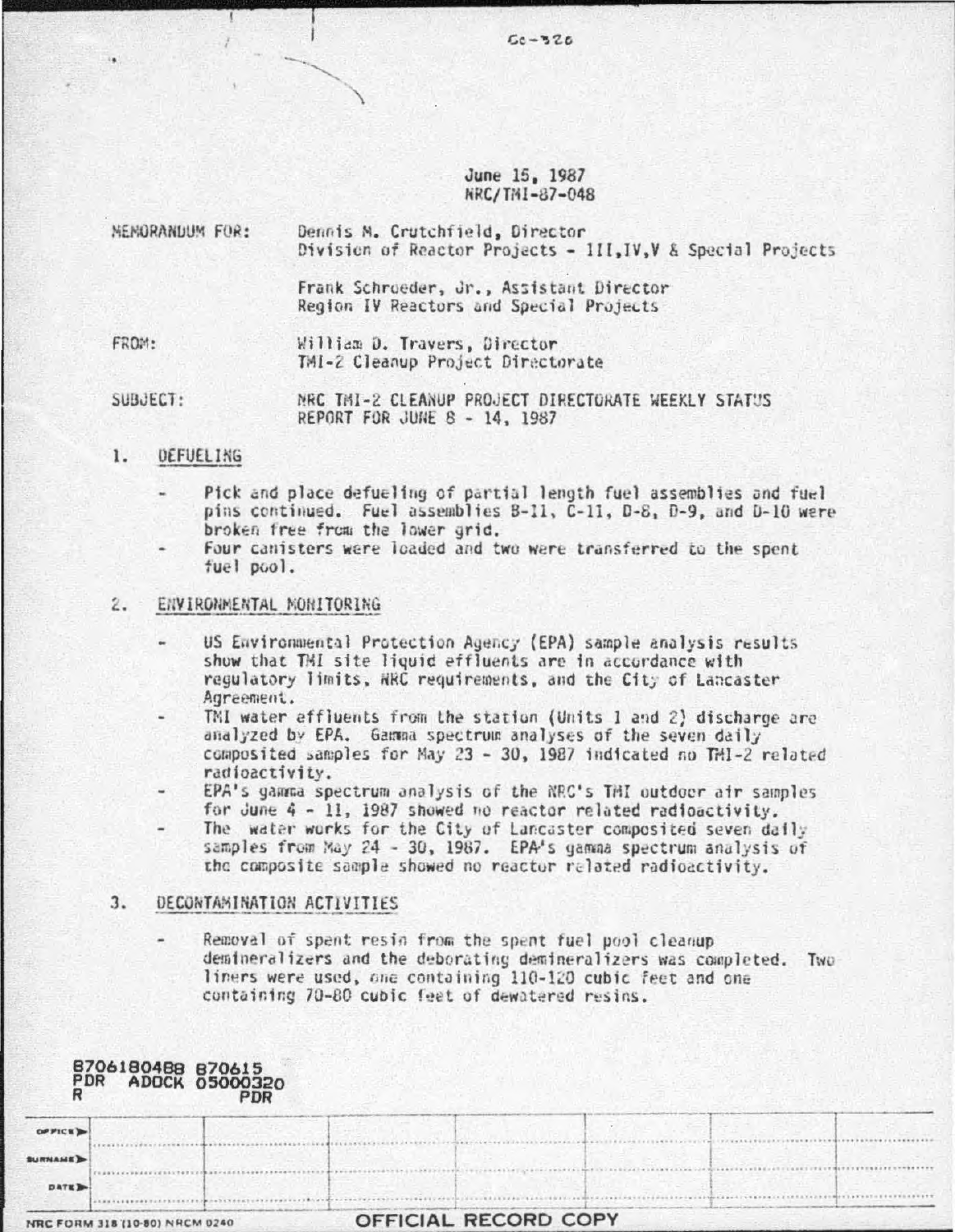## Dennis M. Crutchfield Frank Schroeder, Jr.

June 15, 1987 HRC/TMI-87-048

#### 4. NRC EVALUATIONS IN PROGRESS

# In-Progress

- Technical Specification Change Requests 52, 53 and 56.  $\bullet$
- Recovery Operations Plan Change Requests 38 and 41. ٠
- Solid Waste Facility Technical Evaluation Report.
- Heavy Load Safety Evaluation Report, Revision 3.
- Processed Water Disposition Proposal.
- Safety Evaluation Report for Use of Plasma Arc Cutting Torch.
- Pressurizer Defueling Safety Evaluation Report.
- Safety Evaluation Report for Defueling of the Core Support Assembly.
- Environmental Evaluation of the Post-Defueling Monitored Storage Proposal.
- Canister Handling and Preparation for Shipment Safety Evaluation Report, Revision 4.
- Defueling Water Cleanup System Technical Evaluation Report Annual Update.
- Defueling Canister Technical Evaluation Report Annual Update.
- EPICOR II System Description Annual Update.

### Completed

Safety Evaluation Report for Cross Connection of DWCS Systems was approved on June 11, 1987.

### PUBLIC HEETINGS 5.

The Advisory Panel for the Decontamination of Three Mile Island Unit 2 held a public meeting in Lancaster, PA on June 10, 1987. At the meeting Mr. J. Roth provided a short summary of the Panel's April 15, 1987 meeting in Washington, DC with the NRC Commissioners. GPUNC also provided a status report on the cleanup. During the remainder of the meeting the Panel received public comment on the issue of the NRC's timing of a decision on disposal of the accident-generated water. As a result of the discussion, Chairman Morris indicated that he would inform the Commission that the Panel deemed it inappropriate to provide specific advice on the timing issue. Lastly the EPA presented information on its plans for reducing environmental monitoring activities in the TMI area.

The next meeting of the Advisory Panel has been tentatively set for August 12, 1987 in Harrisburg, PA. Meeting specifics will be provided at a later date.

GRIGINAL SIGNED BY William D. Erones

> William D. Travers Director TMI-2 Cleanup Project Directorate

| OFFICE |                                |  |                      |  |  |
|--------|--------------------------------|--|----------------------|--|--|
|        |                                |  |                      |  |  |
| DATE   |                                |  |                      |  |  |
|        | NRC FORM 318 (10-80) NRCM 0740 |  | OFFICIAL RECORD COPY |  |  |

 $\overline{2}$